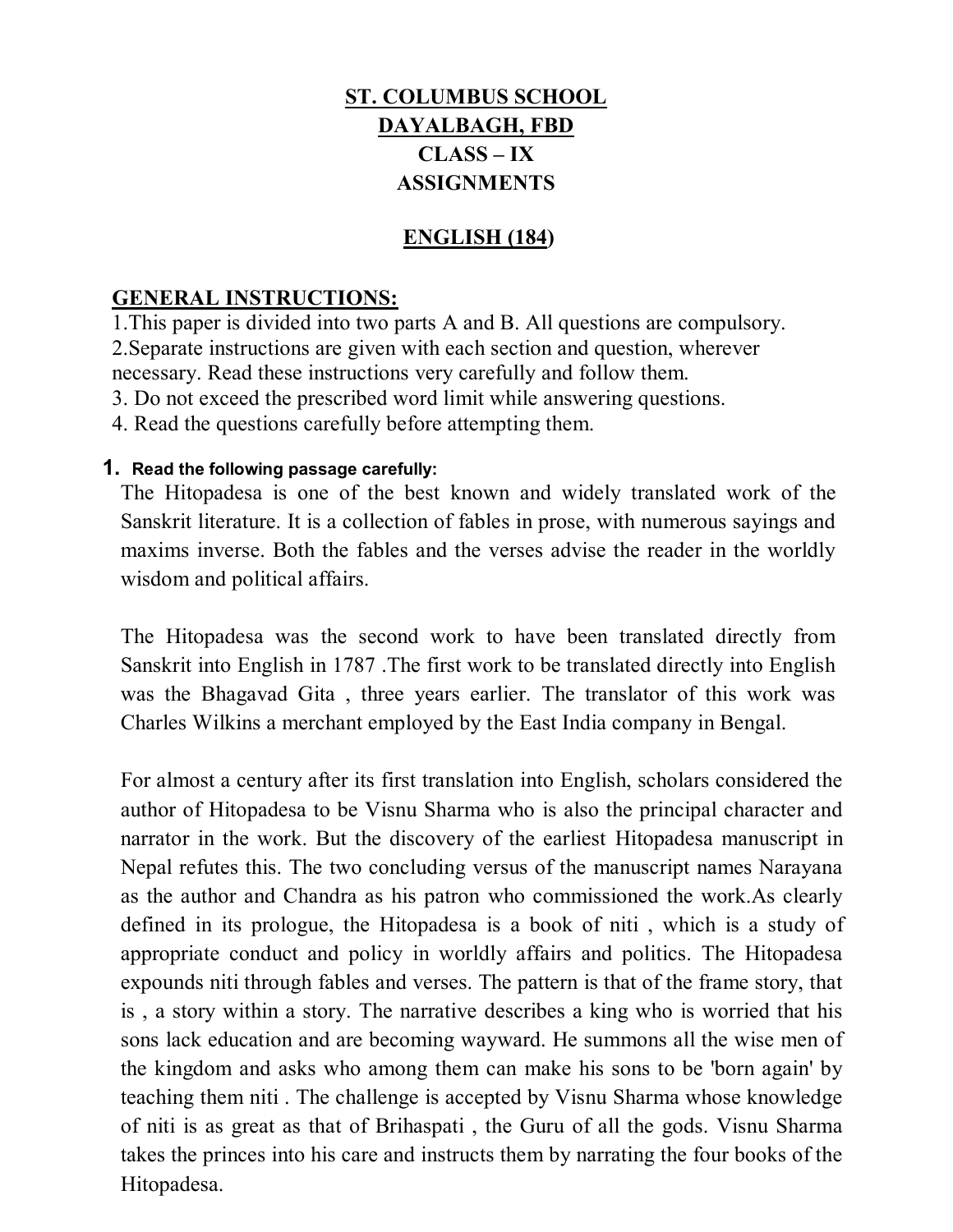The structure of the Hitopadesa is remarkably similar to that of the Panchtantra, a much earlier a collection of tales. Both have an almost identical frame story, and the principal narrator that has the same name. Some scholars have described the Hitopadesa as a 'version' of the Panchtantra others as a 'recast' while others as an 'independent work'.

However, there is no doubt that the Panchtantra is the chief source of material for the Hitopadesa. In the prologue Narayana himself acknowledges this fact. The other main source of for the Hitopadesa is nitisara of kamandaki . Nearly 90 verses in the Hitopadesa are quotations from this work.

On the basis of your understanding of the above passage, Answer the following:

I.The first work to be translated directly into English was the

- a. Hitopadesa
- b. BhagwadGeeta
- c. Nitisara
- d. Panchtantra

II. Who is considered as the principal character and narrator of the work of Hitopadesa?

- a. Visnu Sharma
- b. Narayanan
- c. Chandra
- d. Charles Wilkins

III.Charles Wilkins was

- a. A merchant employed by the East India company
- b. An officer employed by the East India company
- c. A professor of literature
- d. A British writer

# IV.Niti refers to

- a.Worldly affairs and politics
- b. Appropriate conduct and policy
- c. Fables and verses
- d. The frame story
- V.Thehitopadesha is written in
	- a. Prose
	- b. Verses
	- c. Both i. and ii.
	- d. Neither i. nor ii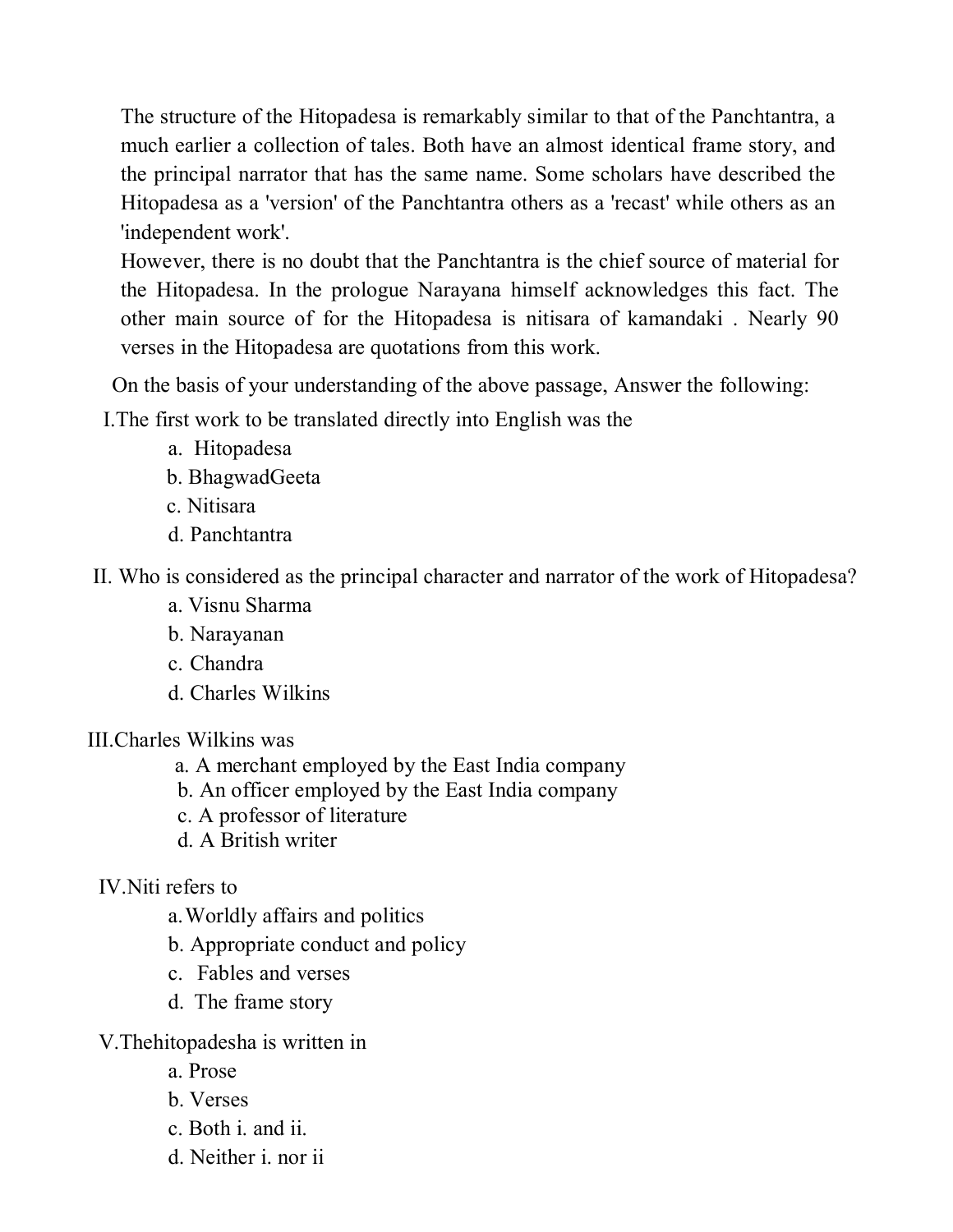VI.The structure of the Hitopadesha is similar to that of

- a. Niti
- b. Panchtantra
- c. Bhagwat Geeta
- d. None of the above

VII.Give the synonym for the word 'a short story'.(para 1)

- a. Verses
- b. Fables
- C. Maxims
- d. Numerous

# VIII.Give the synonym for the word 'deny'.(para 3)

- a. Manuscript
- b. Refutes
- c. Patron
- d. Scholars

IX.Give the antonym for the word 'confuse'. (Para 4)

- a. Expounds
- b. Summons
- c. Instructs
- d. Affairs

X.Give the antonym for the word 'different'. (Para 5)

- a. Remarkably
- b. Identical
- c. Prologue
- d. Acknowledges

**2.** Fill in the blanks with the appropriate options given below:

You are eating (i) ……… than you can digest. That's why you have (ii)……………… poor digestion. When I asked what should I do to eat (iii) ………. she replied , "eat only  $(iv)$ ……….. at a time. There are  $(v)$  …….. ways one can control $(vi)$ ……. weight.

|  | a. Most | b. More |
|--|---------|---------|
|  | c. Much | d. Many |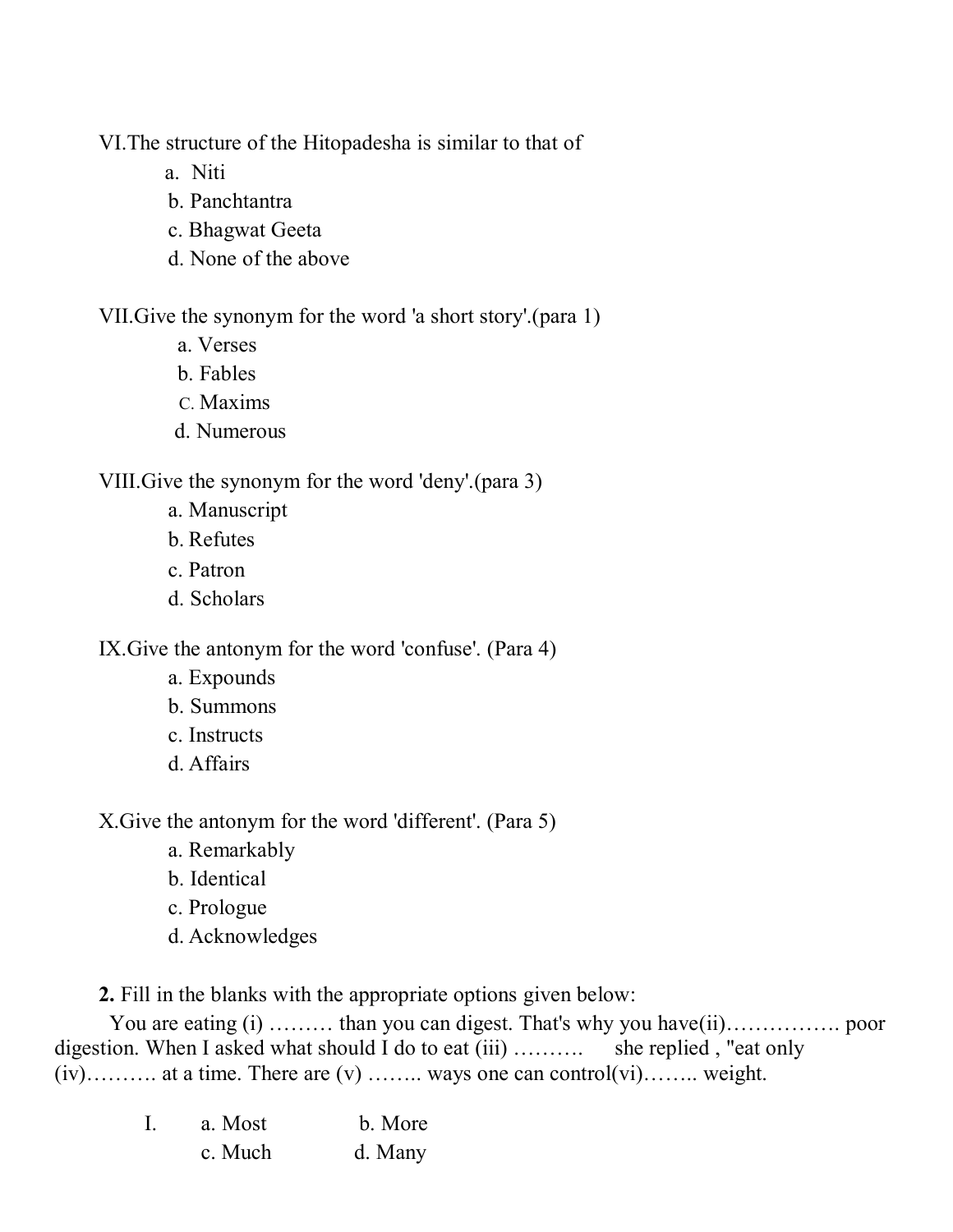| Π.  | a. A        | b. A little |
|-----|-------------|-------------|
|     | c. More     | d. Little   |
| Ш.  | a. Little   | b. Less     |
|     | c. More     | d. Most     |
| IV. | a. More     | b. Less     |
|     | c. A little | d. Little   |
| V.  | a. A        | b. More     |
|     | c. Many     | d. Little   |
| VI. | a. Their    | b. Our      |
|     | c. His      | d. My       |

Complete the following sentences with the appropriate options given after sentences

I. ……….. participant from the school was awarded a certificate.

- a. Every
- b. Each
- c. Few
- II. You can sing ………. song you like.
	- a.Any
	- b. Many
	- c. Some
- III. He has neither wealth …….. power.
	- a. Or
	- b. Nor
	- c. both

IV. ……….. answer script was carefully marked.

- a. Each
- b. Some
- c. Many

**3.** Read the following extract choose the appropriate option for the given questions:

Wind , come softly.

Don't break the shutters of the windows.

Don't scatter the papers.

Don't throw down the books on the shelf.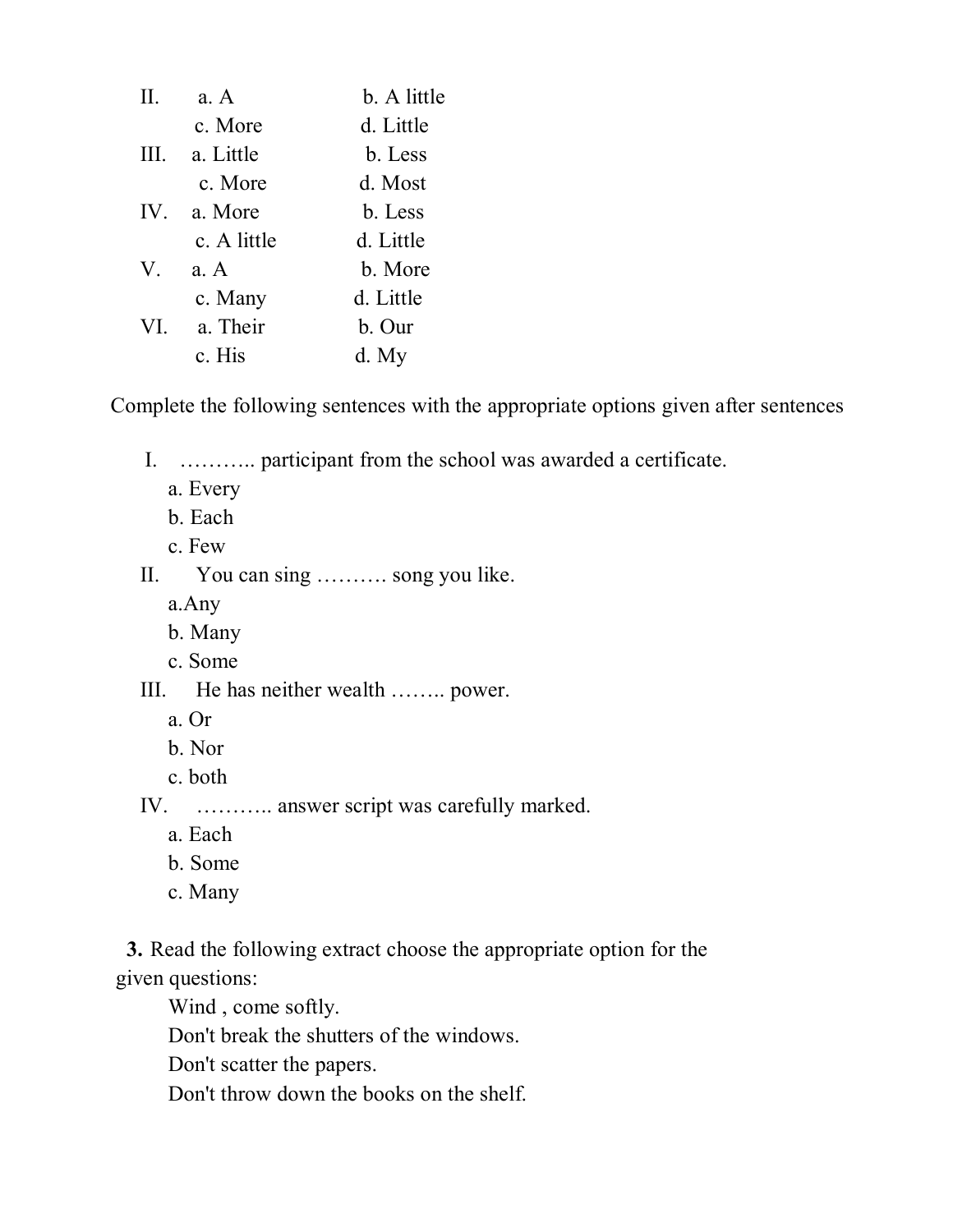- I. The poet asks wind to come softly because
	- a. The poet is scared
	- b. The boy doesn't want the shutters to break
	- c. The wind makes too much noise
	- d. It is cold.

II.The poet asks the wind not to scatter the ………..

- a. Shutter
- b. Papers
- c. Books
- d. All of the above

# III.The poet is afraid the wind will

- a. Break the windows
- b. Through the books
- c. Scatter the paper
- d. All the above

IV.Windsymbolises ………

- a. Obstacles
- b. Solution
- c. Anxiety
- d. None of the above
- V.The poet of the poem 'wind' is……
	- a. Robert Frost
	- b. William Wordsworth
	- c. SubramaniamBharati
	- d. Coates Kinney

**4.** Read the following extract choose the appropriate option for the given questions:

Two roads diverged in a yellow wood, And sorry I could not travel both And be one traveller, long I stood And looked down one as far as I could To wear it bent in the undergrowth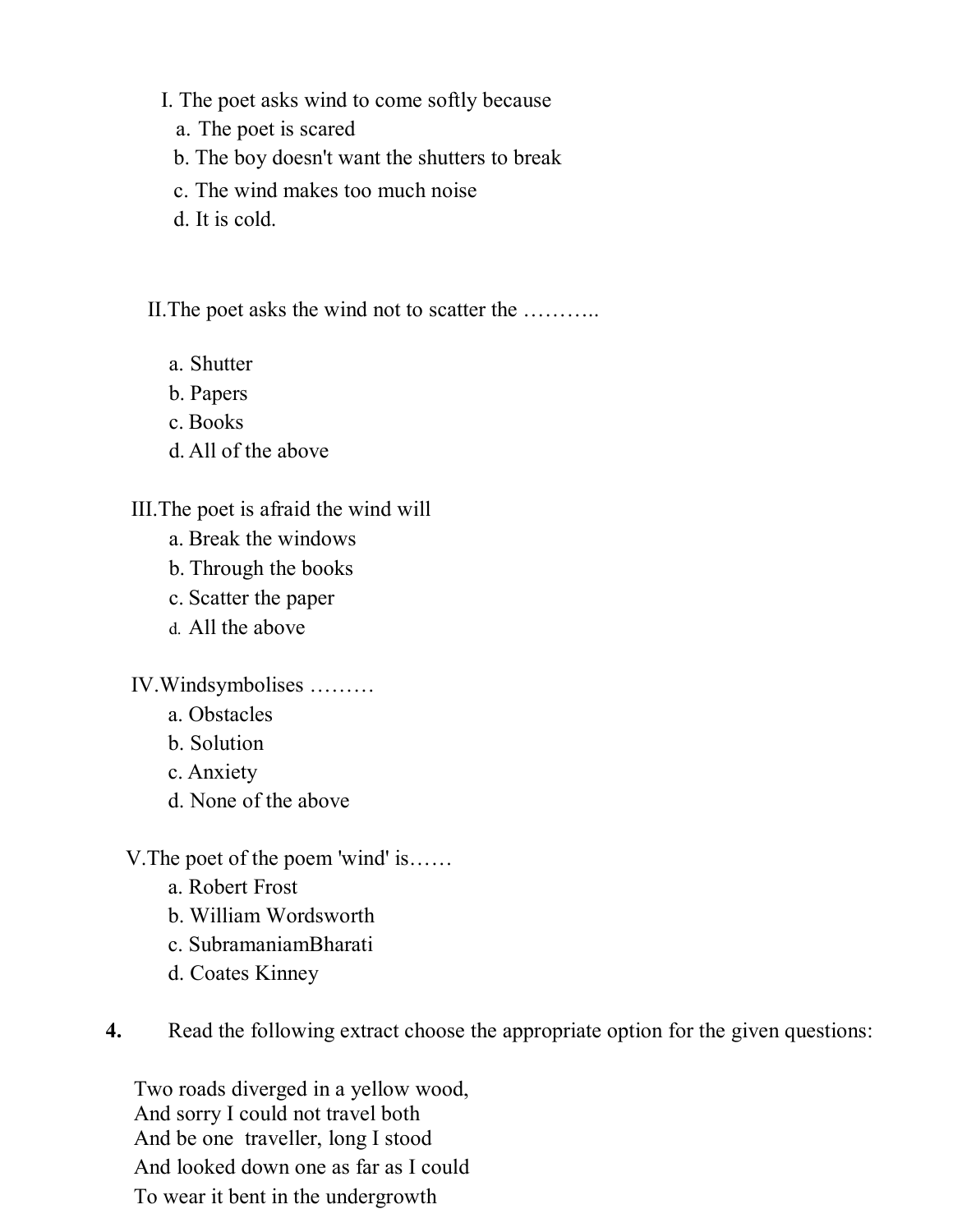I.The word diverge here means

- a. Disagree
- b. Wander
- c. Merge
- d. Move apart

II.The poet stood there for long because

- a. The roads were very beautiful
- b. He could not decide which road to take
- c. He was waiting for a friend
- d. He was lost

# III.Where was the one road bending?

- a. In a forest
- b. In a garden
- c. Nowhere
- d. Towards clean area

IV.Why did the poet feel sorry for himself?

- a. He wanted to travel on both the roads
- b. He could not travel on both the roads
- c. The road was divided into two parts
- d. None of the above
- V.What is the rhyme scheme of the above extract?
	- a. abaab
	- b. aabba
	- c. aabbc
	- d. abcab

**5.** Answer the following questions in 20-30 words .(any five).

- a. What were different things the child wanted to buy in the fair?
- b. Why did Margie's mother send for the county inspector?
- c. What did the little child do under the grove?
- d. Why did Aurangzeb ban the playing of the pungi?
- e. When was Evelyn's deafness first noticed?
- f. Which road was chosen by the poet and why?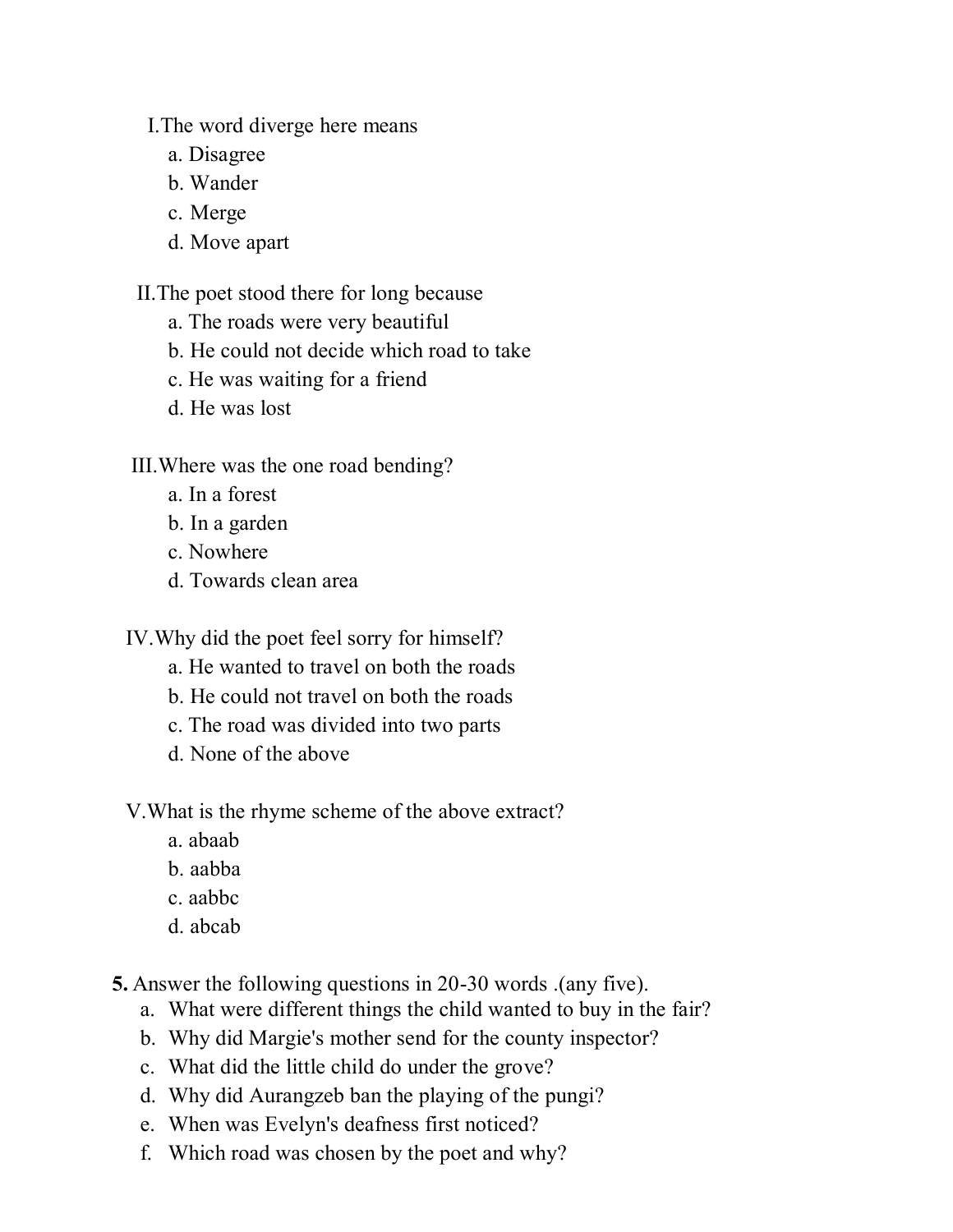# **SCIENCE(086)**

## **Physics**

1. (a) Identify the kind of motion in the following cases:

- (i) A car moving with constant speed turning around a curve.
- (ii) An electron orbiting around nucleus.
- (b) An artificial satellite is moving in a circular orbit of radius 36,000 km. Calculate its speed
- if it takes 24 hours to revolve around the earth.
- 2. (a) Define average speed.

 (b) A bus travels a distance of 120 km with a speed of 40 km/h and returns with a speed of 30 km/h. Calculate the average speed for the entire journey.

- 3. Define uniform and non-uniform motion. Write one example for each.
- 4. What does the odometer of an automobile measure? Which of the following is moving faster? Justify your answer.
	- (i) A scooter moving with a speed of 300 m per minute.
	- (ii) A car moving with a speed of 36 km per hour.

5. A car travels from stop A to stop B with a speed of 30 km/h and then returns back to A with a speed of 50 km/h. Find

- (i) displacement of the car.
- (ii) distance travelled by the car.
- (iii) average speed of the car.

# **Chemistry**

- 1.Water is liquid at room temperature ?Give reason?
- 2.Why ice at 273k is more effective in cooling?
- 3.Why can we smell hot food easily?
- 4.Convert 298 K into Celsius?
- 5.Why naphthalene balls disappear after some time?

# **Biology**

- 1.Name the structural and functional unit of life.
- 2.Which structure in cell known as suicidal bag of the cell?
- 3. Write the differences between the following
	- a) plant cell and animal cell.
	- b) mitosis and meiosis .
- 4. Write the functions of the following
	- a)Chloroplast.
	- b) Mitochondria
	- c) Ribosome.
- 5. Fill in the blanks:
	- a) ……….. discovered cell.
	- b) ………… is known as power house of the cell.
	- c) ………….contains genetic material in cell.
	- d) Golgi apparatus invented by………
	- e) Mitosis cell division helps in ….. and …..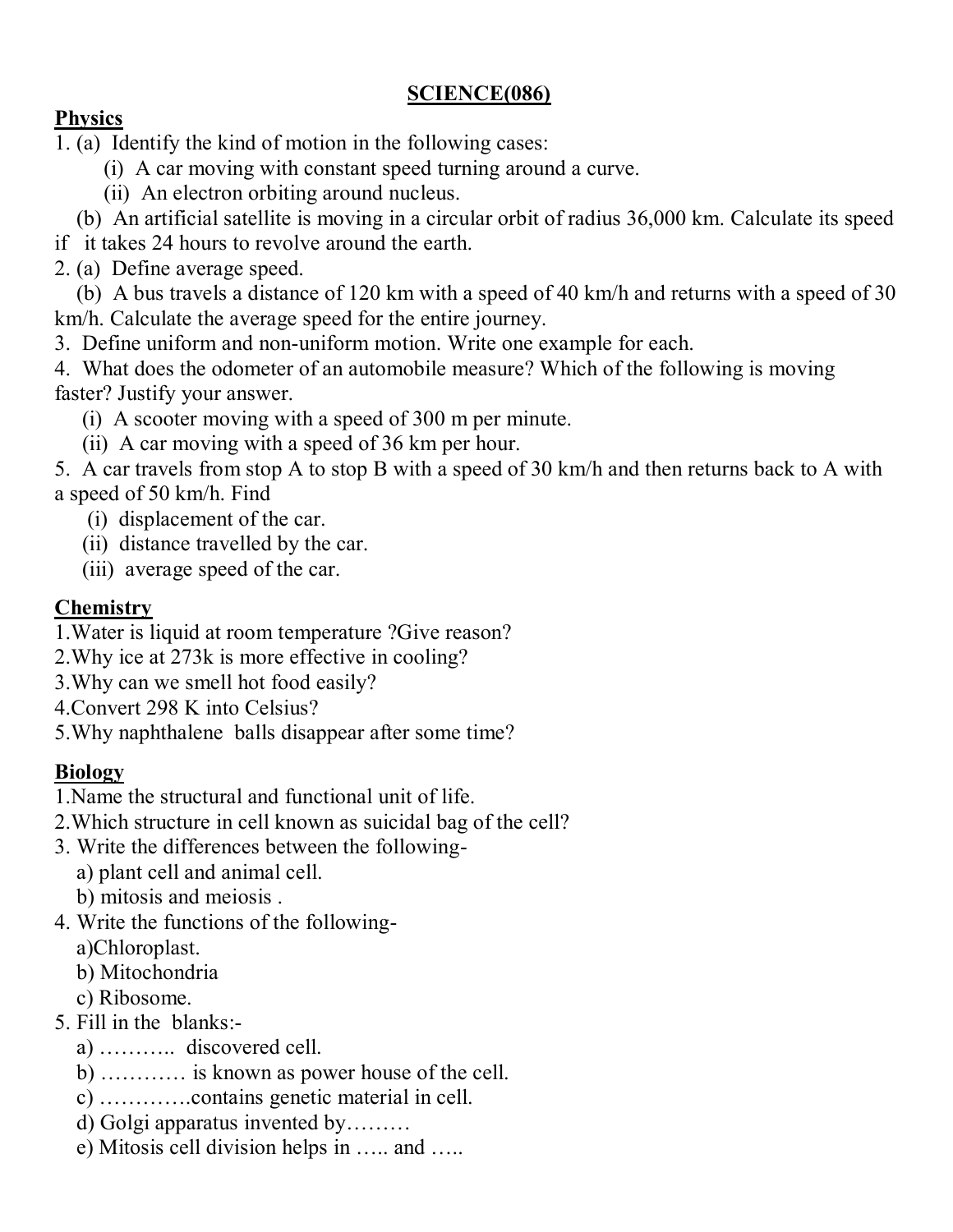# **SOCIAL SCIENCE(087)**

- 1 Which strait separate Sri Lanka from India?
- 2 Which states are our Southern neighbours across the sea?
- 3 Which islands lie to the south-east of the mainland?
- 4 Describe India's neighbours.
- 5 Our country has cultural linkage with entire Asian countries through the ages. Explain how?
- 6 Name the factor of production.
- 7 What is the major bad effect of tubewell irrigation?
- 8 Why is land area under cultivation is fixed in Palampur?
- 9 What do the large farmers like Tejpal Singh do with his earnings?
- 10 Besides two main crops which third crop is being grown in Palampur in the past fifteen years?
- 11 Define democracy?
- 12 Who has the final decision-making power in democracy?
- 13 Describe four features of democracy?
- 14 What lessons are drawn from the rule of President Mugabe in Zimbabwe?
- 15 Why the election held in Mexico not considered free and fair?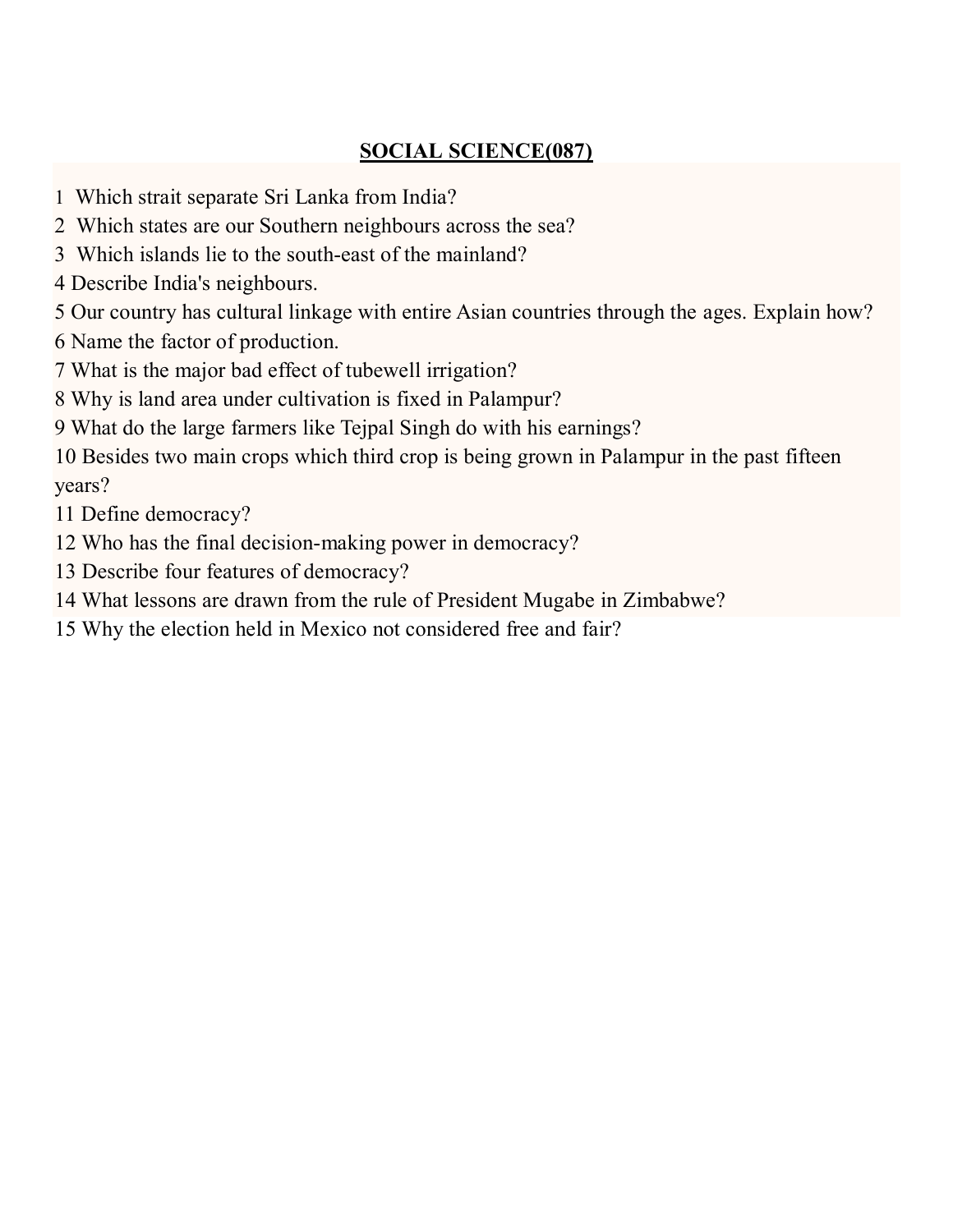### **MATHEMATICS(041)**

- **1.** If  $3x + 2y = 12$  and  $xy = 6$ , find the value of  $27x^3 + 8y^3$ .
- **2.** Simplify  $(1^3 + 2^3 + 3^3)^{\frac{1}{2}}$ .
- **3.** In a camp organized by the students of class-9 to donate amount collected to flood victims of Kashmir.At the time of payment of a juice glass at one stall of juice, stall holder asked the students to pay theremainder of  $x^3$ + 3x<sup>2</sup> + 3x + 1 divided by (x−12) What is the price of the juice at the stall ? Which value is depicted by class-9 students by organizing such camps ?
- **4.** Let x and y be a rational and irrational numbers. Is  $x + y$  necessarily an irrational number?Give an example in support of your answer.
- **5.** If  $x^a = y$ ,  $y^b = z$  and  $z^c = x$ , then prove that abc = 1.
- **6.** Manu went to his mathematics teacher and asked him "Sir, I want some chocolates to distribute among my classmates for my birthday but I have no money. Can you provide me some chocolates". Teacher told Manu, I am giving you two numbers  $3+2\sqrt{5}$  and  $3-2\sqrt{5}$  and if you can find the value of sum of their squares, then I will provide you as many chocolates as the resulting value of sum of squares of given numbers. Find the number of chocolates. What value is depicted from this action?
- **7.** If( x) = 9 + 4 $\sqrt{5}$ , find the value of x+ (1/x ).
- **8.** If  $ax^3 + bx + x 6$  has  $(x + 2)$  as a factor and leaves remainder 4, when divided by  $(x - 2)$ . Then find the values of a and b.
- **9.** Find the zeroes of the polynomial  $3x^2 + x 2$ .
- **10.** In a survey, it was found that 9 out of every 11 households are donating some amount of their income to an orphanage or old age home or institutions for physically handicapped.
	- (i) What fraction of households is not donating?
	- (ii) Write it in decimal form and find what type of decimal expansion it has?
	- (iii) What values of society are depicted in this question?
- **11.** If(4)<sup>2x-1</sup>– (16)<sup>x-1</sup>= 384, then find the value of x.
- **12.** How many rational numbers can be found between two distinct rational numbers?
- **13.** Express  $8.123123123...$  in the form of  $p/q$ . Where p and q are co- prime integers.
- **14.** Express  $0.3333333...$  in the form of  $p/q$ . Where p and q are co- prime integers.
- **15.** Simplify  $4\sqrt{3} + 2\sqrt{75} 3\sqrt{12}$
- **16.** Simplify (  $3 + \sqrt{3}$  ) (  $2 + \sqrt{2}$  )<sup>2</sup>
- **17.** If  $(81)^{5/n} = 243$ , find n.
- **18.** Give one example of each . (a) Terminating decimals (b) Non terminating repeating decimal
- **19.** If  $x = 2 \sqrt{5}$ , find  $x^2 + 1/x^2$
- **20.** Find the fifth root of 243.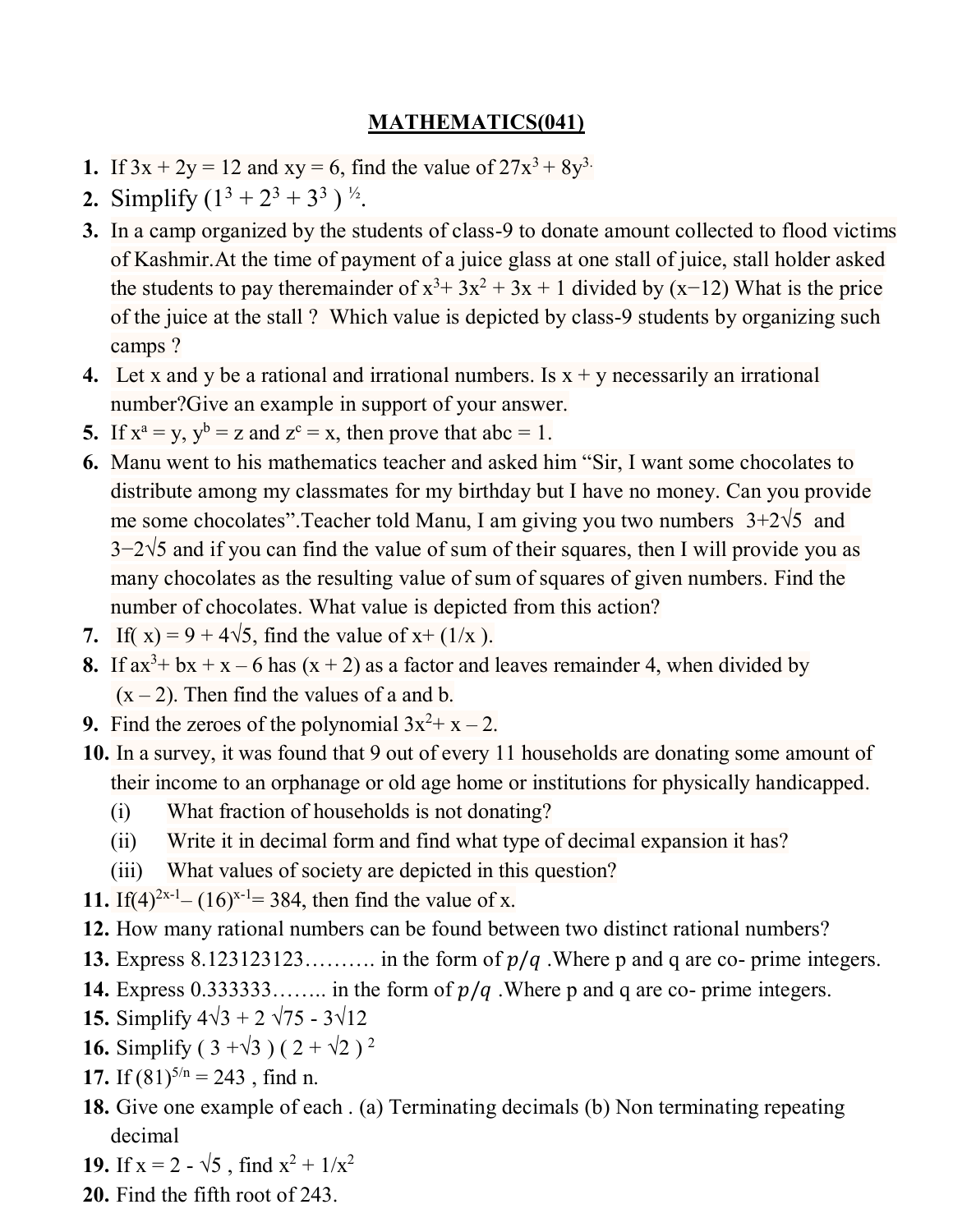### **HINDI(002)**

#### निम्नलिखित प्रश्नों के उत्तर लिखिए।

- 1. लड़की द्वारा रस्सी खोल देने पर भी बैल भागना क्यों नहीं चाहते थे?
- 2. साँड को अपनी ओर आते देख हीरा-मोती ने क्या निश्चय किया?
- 3. लोग लाठी की तरह बंदूक-पिस्तौल लिए क्यों घूमते हैं?
- 4. डांड़े के देवता का स्थान किन चीजों से सजा था?
- 5. इस संसार में सच्चा संत कौन कहलाता है?
- 6. मनुष्य ईश्वर को कहाँ-कहाँ ढूँढ़ता फिरता है?
- 7. अपने मित्र के जन्म दिन पर मित्र को बधाई देते हुए पत्र लिखिए।